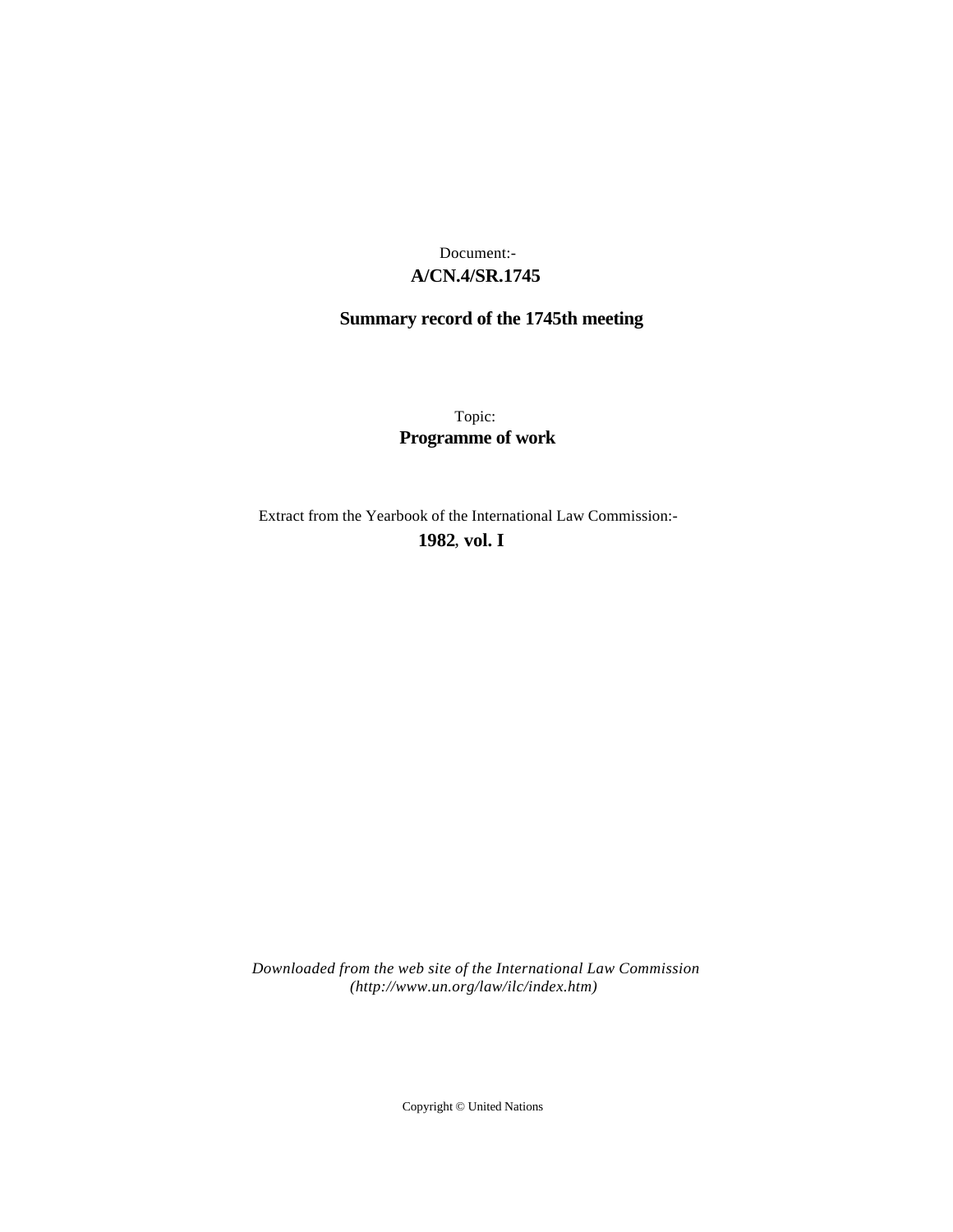48. The CHAIRMAN said that the members of the Commission were free not to submit written comments to the Special Rapporteur, but that it would be desirable for those who had not sufficiently expressed their views to do so.

49. Mr. DIAZ GONZALEZ said he had nothing against the suggestion that written comments should be submitted to the Special Rapporteur, but pointed out that it was for the Commission, not the Special Rapporteur to make a decision on whether to continue the work. The Commission's report to the General Assembly must in no way allow the seriousness of the Commission to be called in question. It was absolutely essential to present the situation as it appeared from the debates. Several members of the Commission believed that its lucubrations could continue, but others thought they must be ended now that three reports had been examined. It was clear from the schematic outline that the subject did not have a solid foundation. Reverting to the example of the oil company, he said the Commission was most unlikely to find a large deposit. Hence it was important for the General Assembly to have a clear view of the situation, so that it could decide what the Commission was to do.

50. The CHAIRMAN noted that the report should indicate that some members of the Commission believed that further work on the topic could not lead to positive results.

51. Sir Ian SINCLAIR said it was clear that the report would have to indicate that views in the Commission were divided as to the future pursuit of the topic. In the Sixth Committee, he had expressed scepticism concerning the nature and value of the product which might emerge,<sup>13</sup> but at the current session, after careful study of the Special Rapporteur's three reports, he had come to a conclusion similar to that of the Chairman. The topic did contain something worth pursuing, though it might not yield to the treatment the Commission usually applied to the drafting of articles for eventual incorporation in an international convention. The Commission had a duty, not only to itself, but also to the international community, not to be constrained by past practice into thinking that no other solution existed. He believed there would be injurious consequences for the Commission's reputation in the Sixth Committee and perhaps in the international community as a whole if it concluded at that stage that there was nothing in the present topic to which its work could make a useful contribution.

52. Mr. BARBOZA also believed that the Commission should confine itself to indicating that divergent opinions had been expressed on the viability of the topic, and that the report should faithfully reflect the position of each member. It was necessary to dispel the doubts expressed in the Commission. Sooner or later, members would have to reach agreement on what they intended to do. The Commission could not simply

restrict itself to drafting articles, without knowing whether it was to produce a work of codification or of progressive development of international law, or even prepare a practical guide for States.

53. Mr. KOROMA said he would like some clarification of Mr. Ni's reference (1739th meeting) to private law analogies in the elaboration of the topic under consideration. It was not clear to him whether that observation should be understood as meaning that there were no private law analogies or sources, as it were, on which the topic could be constructed.

54. In his opinion, the Commission should continue to explore the topic; if, at an appropriate stage, it concluded that the work should be discontinued, it could do so. For the moment, however, he believed that sufficient sources did exist, both in private law and in international conventions, to justify further exploration.

55. Mr. USHAKOV urged the need for making a decision. Perhaps the Commission could indicate that some members had doubts about the viability of the topic and that it would take a final decision on that question at its next session. Personally, in the light of his long experience of the Commission, he was convinced that the topic was not viable, but perhaps some new members had not yet fully grasped that point.

56. Mr. RIPHAGEN suggested that the Special Rapporteur should be asked to continue his work along the lines indicated in his third report. In his own view, there was no great difference between a convention, a framework convention and recommended practice. It was a question of degree, which could be decided at the last minute. But the Commission should point out that the topic, as worded by the General Assembly in terms of reparation for injurious consequences, was not one with which it could deal. The Commission could consider the topic only within the framework of a system of prevention and negotiating procedures.

57. The CHAIRMAN said that the Commission now had a complete picture of the situation and would no doubt be able to reproduce it faithfully in its report. It was because their hope factors were not the same that the members of the Commission had different positions.

*The meeting rose at 6.05 p.m.*

# **1745TH MEETING**

*Wednesday, 14 July 1982, at 10.05 a.m. Chairman:* Mr. Paul REUTER

**Co-operation with other bodies** *{concluded)\** [Agenda item 11]

<sup>&</sup>lt;sup>13</sup> *Ibid.*, 40th meeting, para. 9.

 $*$  Resumed from the 1726th meeting.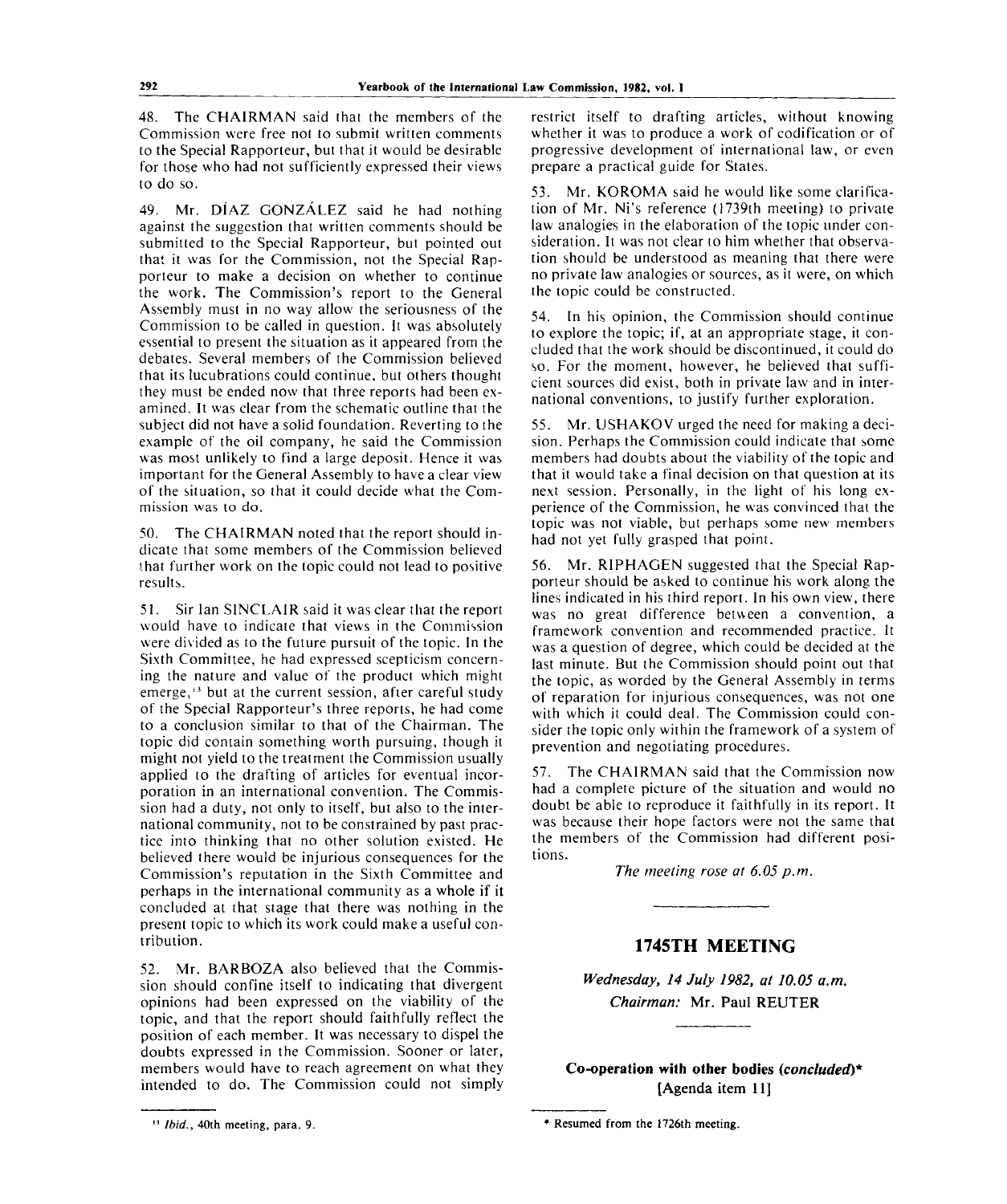# COMMUNICATION FROM THE ASIAN-AFRICAN

# LEGAL CONSULTATIVE COMMITTEE

1. The CHAIRMAN announced that a communication had been received from the Asian-African Legal Consultative Committee expressing the Committee's regret at having been unable to send a representative to the session as was customary, as well as its wish to maintain very close contact with the Commission and follow up the results of its work at an early date.

# **Organization of work** *{concluded)\**

# MEMBERSHIP OF THE PLANNING GROUP *{concluded)\**

2. The CHAIRMAN reminded the Commission that the Planning Group set up at the 1706th meeting consisted of Mr. Díaz González (Chairman), Mr. Castaneda, Mr. Jacovides, Mr. Jagota, Mr. Koroma, Sir Ian Sinclair, Mr. Stavropoulos, Mr. Thiam and Mr. Ushakov. All members of the Commission were cordially invited to join in the Group's work.

# APPOINTMENT OF SPECIAL RAPPORTEURS *{concluded)\*\**

3. The CHAIRMAN invited the Commission to take a formal decision on two appointments which it had decided on privately.

4. He said that, if there were no objections, he would take it that the Commission approved the appointments of Mr. Evensen as Special Rapporteur on the topic of the law of the non-navigational uses of international watercourses and of Mr. Thiam as Special Rapporteur on the topic of the draft Code of Offences against the Peace and Security of Mankind; the appointment of a Special Rapporteur on the latter topic would be in response to paragraphs 1 and 2 of General Assembly resolution 36/106.

# // *was so decided.*

5. The CHAIRMAN said that neither the Special Rapporteur nor the Commission thought it necessary that a working group should be set up at present to study the first topic. However, the Special Rapporteur might make some recommendations on the subject later. In regard to the second topic, it was agreed that a working group should be set up straight away and meet as Mr. Thiam thought best. The group would consist of: Mr. Thiam (Chairman), Mr. Balanda, Mr. Boutros Ghali, Mr. Evensen, Mr. Francis, Mr. Illueca, Mr. Mahiou, Mr. Malek, Mr. Njenga, Mr. Ogiso, Mr. Pirzada, Mr. Riphagen and Mr. Yankov.

6. If there were no objections, he would take it that the Commission approved those arrangements.

// *was so decided.*

**Status of the diplomatic courier and the diplomatic bag not accompanied by diplomatic courier** *{continued)* **(A/CN.4/347 and Add.l and 2,<sup>1</sup> A/CN.4/359 and Add.l, A/CN.4/L.339, ILC(XXIV)/Conf. Room Doc. 4)**

# [Agenda item 7]

DRAFT ARTICLES SUBMITTED BY THE SPECIAL RAPPORTEUR

## ARTICLES 1 TO 14

7. The CHAIRMAN invited the Special Rapporteur to introduce his third report, which contained draft articles 1 to 14 (A/CN.4/359 and Add.l, paras. 19, 20, 42, 56, 79, 96, 103, 111, 114 and 128), which read as follows:

## **PART I**

# **GENERAL PROVISIONS**

#### *Article 1. Scope of the present articles*

**The present articles shall apply to communications of States for all official purposes with their diplomatic missions, consular posts, special missions, permanent missions or delegations, wherever situated, and also to official communications of these missions and delegations with the sending State or with each other, by employing diplomatic couriers and diplomatic bags, as well as consular couriers and bags, couriers and bags of the special missions, permanent missions or delegations.**

#### *Article 2. Couriers and bags not within the scope of the present articles*

**1. The present articles shall not apply to couriers and bags used for all official purposes by international organizations.**

**2. The fact that the present articles do not apply to couriers and bags used for all official purposes by international organizations shall not affect:**

**(a) the legal status of such couriers and bags;**

*(b)* **the application to such couriers and bags of any rules set forth in the present articles with regard to the facilities, privileges and immunities which would be accorded under international law independently of the present articles.**

# *Article 3. Use of Terms*

## **1. For the purpose of the present articles:**

**(1) "diplomatic courier" means a person duly authorized by the competent authorities of the sending State entrusted with the custody, transportation and delivery of the diplomatic bag to the diplomatic missions, consular posts, special missions, permanent missions or delegations of the sending State, wherever situated;**

**(2) "diplomatic courier** *ad hoc"* **means an official of the sending State entrusted with the function of diplomatic courier for a special occasion or occasions;**

**3) "diplomatic bag" means all packages containing official correspondence, documents or articles exclusively for official use which bear visible external marks of their character, used for communications between the sending State and its diplomatic missions, consular posts, special missions, permanent missions or delegations, wherever situated, dispatched through diplomatic courier or the captain of a commercial ship or aircraft or sent by postal or other means, whether by land, air or sea;**

**(4) "sending State" means a State dispatching a diplomatic bag, with or without a courier, to its diplomatic missions, consular posts, special missions, permanent missions or delegations, wherever situated;**

**<sup>\*</sup> Resumed from the 1706th meeting.**

**<sup>\*\*</sup> Resumed from the 1699th meeting.**

**<sup>1</sup> Reproduced in** *Yearbook ... 1981,* **vol. II (Part One).**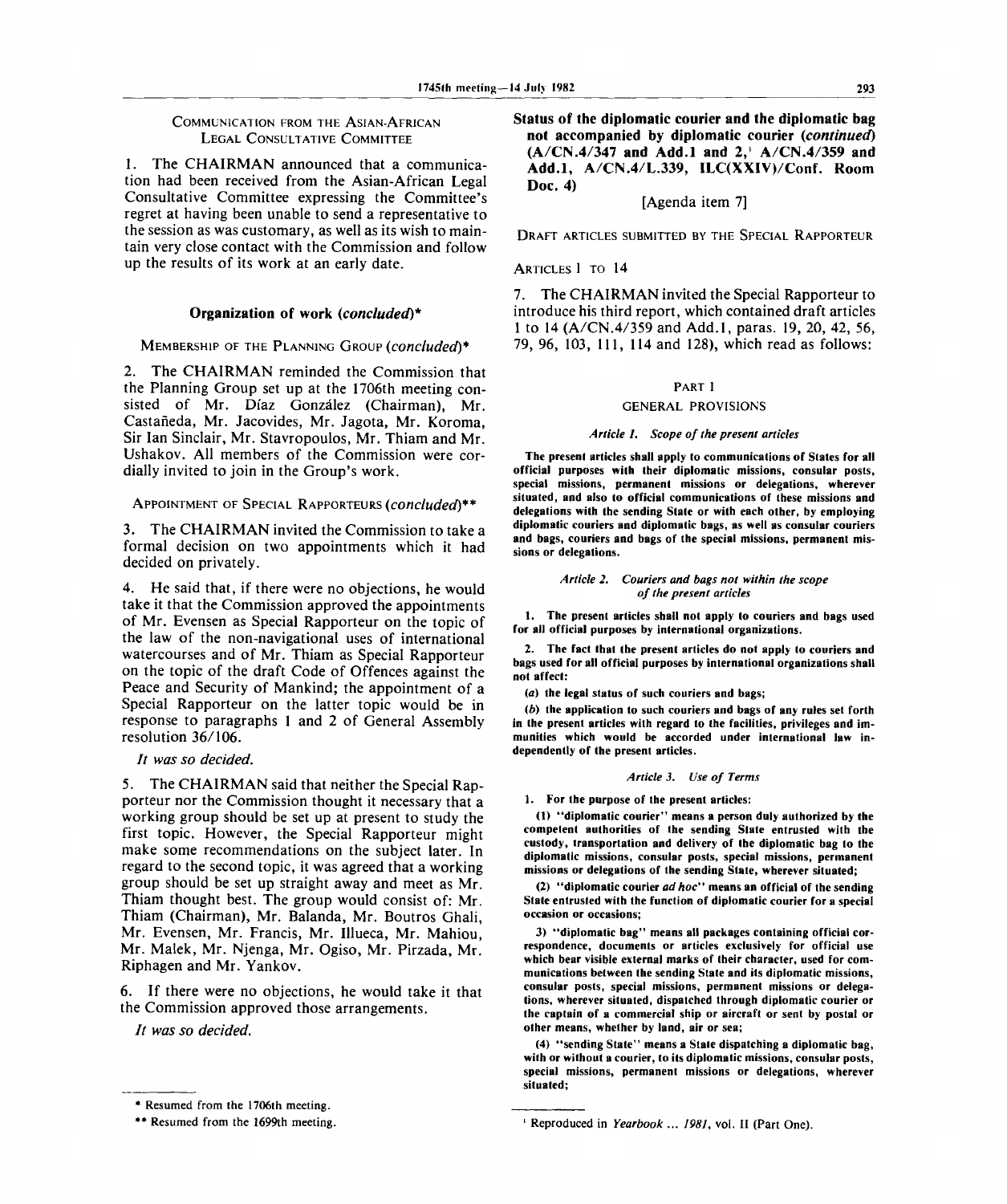**(5) "receiving State" means a State on whose territory:**

**(a) diplomatic missions, consular posts, special missions or permanent missions are situated; or**

*(b)* **a meeting of an organ of an international organization or an international conference is held;**

**(6) "transit State" means a State through whose territory the diplomatic courier and/or the diplomatic bag passes** *en route to* **the receiving State;**

**(7) "diplomatic mission" means a permanent mission within the meaning of the Vienna Convention on Diplomatic Relations of 18 April 1961;**

**(8) "consular post" means any consulate-general, consulate, vice-consulate or consular agency within the meaning of the Vienna Convention on Consular Relations of 24 April 1963;**

**(9) "special mission" means a temporary mission, representing the State, which is sent by one State to another with the consent of the latter, for the purpose of dealing with it on specific questions or performing a special task in relation to it;**

**(10) "permanent mission" means a mission of permanent character, representing the State, sent by a State member of an international organization to that organization;**

**(11) "delegation" means the delegation sent by a State to participate on its behalf in the proceedings of either an organ of an international organization or an international conference;**

**(12) "international organization" means an intergovernmental organization.**

**2. The provisions of paragraph 1, subparagraphs (1), (2) and (3), on the terms "diplomatic courier", "diplomatic courier** *ad hoc"* **and "diplomatic bag" may also apply to consular courier and consular courier** *ad hoc,* **to couriers and couriers** *ad hoc* **of special missions, permanent missions or delegations, as well as to the consular bag and the bags of special missions, permanent missions or delegations of the sending State.**

**3. The provisions of paragraphs 1 and 2 regarding the use of terms in the present articles are without prejudice to the use of those terms or to the meaning which may be given to them in other international instruments or the internal law of any State.**

### *Article 4. Freedom of communication for all official purposes effected through diplomatic couriers and diplomatic bags*

**The receiving State shall permit and protect on its territory free communications on the part of the sending State for all official purposes with its diplomatic missions, consular posts, special missions, permanent missions or delegations as well as between those missions, consular posts and delegations, wherever situated, as provided for in article 1.**

#### *Article 5. Duty to respect international law and the laws and regulations of the receiving and the transit State*

**1. Without prejudice to the facilities, privileges and immunities accorded to a diplomatic courier, it is the duty of the sending State and its diplomatic courier to respect the rules of international law and the laws and regulations of the receiving State and the transit State.**

**2. The diplomatic courier also has a duty, in the discharge of his functions, not to interfere in the internal affairs of the receiving State and the transit State.**

**3. The temporary accommodation of the diplomatic courier must not be used in any manner incompatible with his functions as laid down in the present articles, by the relevant provisions of the Vienna Convention on Diplomatic Relations of 1961 or by other rules of international law or by any special agreements in force between the sending State and the receiving State or the transit State.**

#### *Article 6. Non-discrimination and reciprocity*

**1. In the application of the provisions of the present articles, no discrimination shall be made as between States with regard to the treatment of diplomatic couriers and diplomatic bags.**

**2. However, discrimination shall not be regarded as taking place:**

*{a)* **where the receiving State applies any of the provisions of the present articles restrictively because of a restrictive application of that provision to its diplomatic couriers and diplomatic bags in the sending State;**

*(b)* **where States modify among themselves, by custom or agreement, the extent of facilities, privileges and immunities for their diplomatic couriers and diplomatic bags, provided that it is not incompatible with the object and purpose of the present articles and does not affect the enjoyment of the rights or the performance of the obligations of third States.**

#### **PART II**

**STATUS OF THE DIPLOMATIC COURIER, THE DIPLOMATIC COURIER** *AD HOC* **AND THE CAPTAIN OF A COMMER-CIAL AIRCRAFT OR THE MASTER OF A SHIP CARRYING A DIPLOMATIC BAG**

#### *Article* 7. *Proof of status*

**The diplomatic courier shall be provided, in addition to his passport, with an official document indicating his status and the number of packages constituting the diplomatic bag as accompanied by him.**

#### *Article 8. Appointment of a diplomatic courier*

**Subject to the provisions of articles 9, 10 and 11, diplomatic couriers and diplomatic couriers** *ad hoc* **are freely appointed by the competent authorities of the sending State or by its diplomatic missions, consular posts, special missions, permanent missions or delegations, and are admitted to perform their functions on the territory of the receiving State or the transit State.**

#### *Article 9. Appointment of the same person by two or more States as a diplomatic courier*

**Two or more States may appoint the same person as a diplomatic courier or diplomatic courier** *ad hoc.*

#### *Article 10. Nationality of the diplomatic courier*

**1. The diplomatic courier should, in principle, have the nationality of the sending State.**

**2. Diplomatic couriers may not be appointed from among the persons having the nationality of the receiving State except with the express consent of that State which may be withdrawn at any time.**

**3. The receiving State may reserve the same right under paragraph 2 with regard to:**

*(a)* **nationals of the sending State who are permanent residents of the receiving State;**

*(b)* **nationals of a third State who are not also nationals of the sending State.**

**4. The application of this article is without prejudice to the appointment of the same person by two or more States as a diplomatic courier, as provided in article 9.**

#### *Article 11. Functions of the diplomatic courier*

**The functions of the diplomatic courier shall consist in taking care of and delivering to its destination the diplomatic bag of the sending State or its diplomatic missions, consular posts, special missions, permanent missions or delegations, wherever situated.**

#### *Article 12. Commencement of the functions of the diplomatic courier*

**The functions of the diplomatic courier shall commence from the moment he is crossing the territory of the transit or receiving State, depending upon which of these events occurs first.**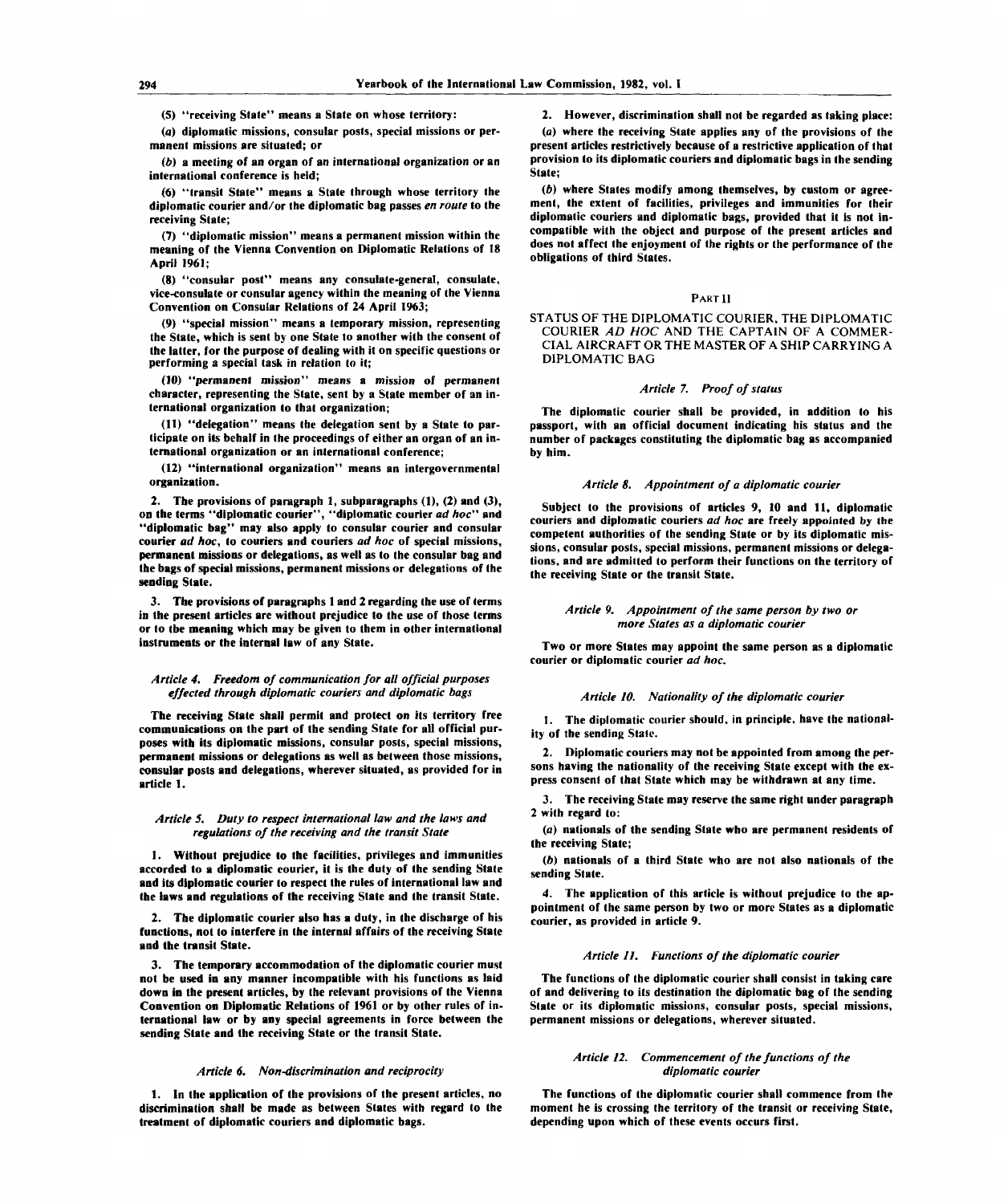*Article 13. End of the function of the diplomatic courier*

**The function of a diplomatic courier comes to an end,** *inter alia,* **upon:**

*(a)* **the completion of his task to deliver the diplomatic bag to its final destination;**

*(b)* **the notification by the sending State to the receiving State that the function of the diplomatic courier has been terminated;**

**(c) notification by the receiving State to the sending State that, in accordance with article 14, it refuses to recognize the official status of the diplomatic courier;**

*(d)* **the event of the death of the diplomatic courier.**

*Article 14 Persons declared* **non grata** *or not acceptable*

**1. The receiving State may at any time, and without having to explain its decision, notify the sending State that the diplomatic courier of the latter State is declared** *persona non grata* **or not acceptable. In that event, the sending State shall, as the case may be, either recall the person concerned or terminate his function.**

**2. In cases when a diplomatic courier is declared** *persona non grata* **or not acceptable in accordance with paragraph 1 prior to the commencement of his function, the sending State shall send another diplomatic courier to the receiving State.**

8. Mr. YANKOV (Special Rapporteur), introducing his third report on the status of the diplomatic courier and the diplomatic bag not accompanied by diplomatic courier (A/CN.4/359 and Add.l), said it was a happy coincidence that he was presenting it on the very day commemorating the French Revolution of 1789, which had deeply influenced all aspects of social, political and cultural life as well as international relations and diplomatic law.

9. His third report had three main purposes: first, to ensure continuity in the consideration of the topic, bearing in mind the Commission's enlarged membership, secondly, to revise the texts of draft articles 1 to 6 in the light of the valuable suggestions made in the Commission and in the Sixth Committee of the General Assembly; and, thirdly, to examine the issues dealt with in chapter II of the report with a view to proposing further draft articles on the status of the diplomatic courier and his official functions.

10. Work on the topic had been greatly facilitated by the early consideration of the comprehensive list of issues set forth in the preliminary report<sup>2</sup> and by the Commission's subsequent examination and tentative approval of the structure of the draft, which consisted of four main parts. Part I (General provisions) dealt with the scope of the draft articles, definitions, and general principles of diplomatic law such as freedom of communication for all official purposes, the duty to respect international law and the laws and regulations of the receiving and transit States, and non-discrimination and reciprocity. Part II (Status of the diplomatic courier, the diplomatic courier *ad hoc* and the captain of a commercial aircraft or the master of a ship carrying a diplomatic bag) would contain provisions on the status of the courier, his functions, rights and obligations and the facilities, privileges and immunities ac-

**2 Reproduced in** *Yearbook* **...** *1980,* **vol. II (Part One), p. 244, document A/CN.4/335, para. 60.**

corded to him by the receiving and transit States. Part III would deal with the status of the diplomatic bag, including the bag not accompanied by a diplomatic courier. Finally, Part IV would contain other provisions including those relating to the obligations of transit and third States, the relationship of the draft articles to existing multilateral conventions in the field of diplomatic law, and final provisions.

11. Throughout his work on the topic, he had remained aware of its practical character and of the need to approach it empirically. However, it would be wrong because of that to exercise undue restraint in seeking solutions for certain issues which had not been settled adequately by existing rules of law and in attempting to elaborate new rules. As he understood it, the elaboration of a comprehensive set of rules on the status of the diplomatic courier and the diplomatic bag called for a close examination of State practice and an endeavour to meet the needs of the dynamic developments which had taken place in the field of diplomatic communications. He had been encouraged in that understanding by the comments and advice of members.

12. With regard to part I of the draft articles, article 1 continued to be comprehensive in its approach to the question of the scope of the draft. It did not use the global notions of "official courier" and "official bag" which he had suggested in his preliminary report<sup>3</sup> but employed instead the wording of an assimilation formula based on the status of the diplomatic courier as defined in the 1961 Vienna Convention on Diplomatic Relations, with adjustments where appropriate. Such a formula had been discussed in his second report (A/CN.4/347 and Add.l and 2, paras. 42-47), and the revised version of the article continued to exemplify it. The revision of article 1 was twofold. First, the reference to communications between the sending State and other States or international organizations had been deleted. Although there were exceptional cases where, because the sending State had no mission in the receiving State, a courier might deliver an official message from the former State to the latter or to an international organization directly, the Sixth Committee had regarded the provision for such cases in the draft articles as "an undue extension of the concept of diplomatic courier and diplomatic bag" (A/CN.4/L.339, para. 192) and a deviation from the traditional field of communications between States and their missions abroad or between those missions. The second change he had made in the original draft article 1 (A/CN.4/347 and Add.l and 2, para. 49) was to combine the two paragraphs into one, thus making the text more concise.

13. Draft article 2 was unchanged and continued to provide that the draft articles should not apply to couriers and bags of international organizations; that had been the prevailing view. Some, however, had not agreed that couriers and bags used by international organizations and by certain other entities recognized as

**<sup>3</sup>**  *Ibid.,* **p. 245, para. 62.**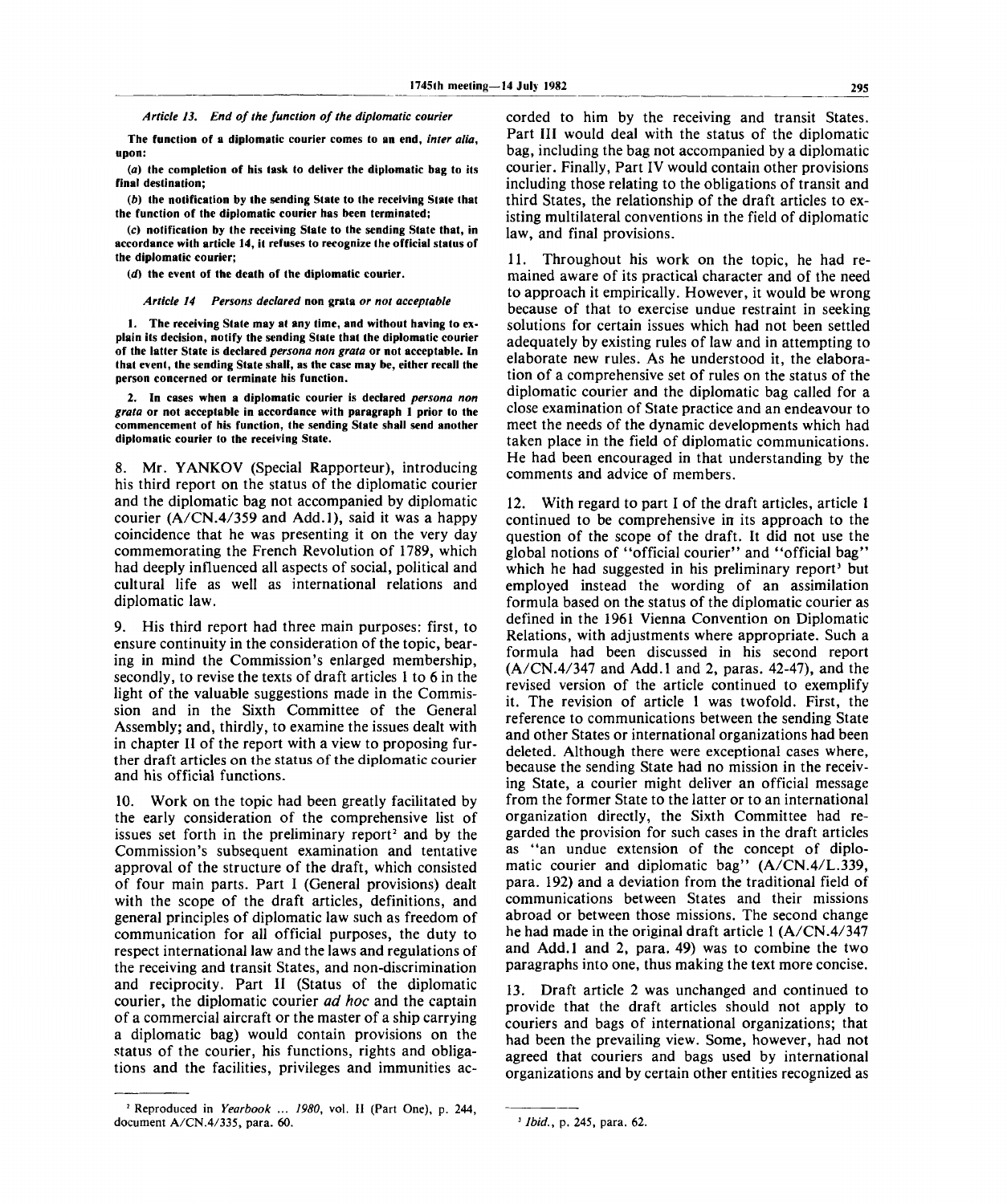subjects of international law, such as national liberation movements, should be excluded from the scope of the draft articles. While he appreciated that view, he thought it best that couriers and bags other than those used by States should be left aside for the time being, so that the Commission could concentrate its attention on the most common type of couriers and bags. It need not, however, lose sight of those used by international organizations, since paragraph 2 of the article safeguarded their legal status. If necessary the Commission could consider that point at a later stage of the work, when the relevant materials would be available.

14. Draft article 3 related to use of terms. A substantial part of the second report *(ibid.,* paras. 50-210) had been devoted to an examination of the various problems which they raised. There had been two broad criticisms, in the Commission and the Sixth Committee, of the article 3 he had originally proposed *(ibid.,* para. 211): first, that the definitions were unnecessarily detailed, and secondly, that the list of definitions was too long. He had given both criticisms very serious consideration and realized that they were indeed justified. The revised version of the article therefore omitted the references to the facilities, privileges and immunities accorded to diplomatic couriers and bags. That left a purely functional definition of couriers and bags. The other elements of the status of the diplomatic courier and bag would be considered in connection with the relevant substantive provisions of the draft.

15. The notion of an "official oral message" which he had included in the original definition of the term "diplomatic courier" *(ibid.,* para. 121) had been recognized by certain States and mentioned in the first report of the Working Group on the topic (see A/CN.4/359 and Add. 1, para. 30). However, in view of the doubts expressed on the subject in the Sixth Committee, and in order to avoid possible confusion between a diplomatic courier and a diplomatic envoy, he had decided to delete the notion. In addition, he had deleted the words "and with whose consent" from the definition of the term "transit State", once again in order to meet criticism expressed in the Sixth Committee. Those words were not really necessary in a definition and could appear elsewhere in the draft.

16. In view of the observations on the length of his original list of definitions, the revised version of the article omitted definitions of terms that were either selfexplanatory or whose meaning was well established in international law and State practice, as well as terms not yet used in the draft. The extent of the list could be reconsidered as and when the need arose or when the draft articles had been completed. The revised text of the draft article had twelve definitions. Paragraphs 2 and 3 of the draft contained safeguard provisions and were unchanged.

17. Draft articles 4, 5 and 6 laid down the three general principles of freedom of communication for all official purposes effected through diplomatic couriers and diplomatic bags, duty to respect international law

and the laws and regulations of the receiving and the transit State, and non-discrimination and reciprocity with regard to the treatment of diplomatic couriers and diplomatic bags. The formulation of certain general principles of international diplomatic law had been suggested in his preliminary and second reports and had been generally endorsed in the discussions on the topic in the Commission and the Sixth Committee, on the ground that even their tentative enunciation might serve as a useful guide to the legal framework on which the rules on the status of the diplomatic courier and diplomatic bag were based.

18. The three principles should be considered as a balanced set of reciprocal rights and obligations of sending, receiving and transit States and, exceptionally, of third States. As he had pointed out in this third report *(ibid.,* para. 45), diplomatic law as a system of legal rules was based on sovereign equality of States and operated predominantly through reciprocity, since every State could be both a sending and a receiving State. The question of freedom of diplomatic communication and the reciprocity which it involved had been discussed quite extensively in his second and third reports. He simply wished to add that the two matters must be considered together and not in isolation one from the other. Paragraph 1 of draft article 4 had been revised to incorporate some minor editorial changes which brought the paragraph into line with the revised draft article 1. Draft article 5 had been redrafted to provide that it was the duty not only of the courier but also of the sending State itself to respect international law and the laws and regulations of the receiving and transit States.

19. Among the points raised during the debates in the Commission and in the Sixth Committee on the general principles embodied in draft articles 4 to 6 had been the question whether the inviolability of the diplomatic bag should be absolute, as provided for *inter alia* in article 27 of the 1961 Vienna Convention on Diplomatic Relations, or relative, as provided for in article 35, paragraph 3, of the 1963 Vienna Convention on Consular Relations. He had been struck to discover, on examining some hundred bilateral treaties concluded since 1963, that even those States that had ratified the latter Convention preferred for the most part to incorporate in those treaties something similar to the rule on inviolability embodied in article 27 of the 1961 Convention, rather than the one laid down in article 35, paragraph 3, of the 1963 Convention. It seemed clear to him, therefore, that the trend was toward absolute inviolability. The matter should not be regarded as closed, however, and could perhaps be considered more appropriately in connection with the substantive provisions on the status of the bag.

20. Turning to part II of the draft, with particular reference to the proposed articles 7 to 14, he said that the third report discussed the status of the courier *stricto sensu,* in regard to matters such as proof of status, appointment of the courier, his nationality and functions, as well as *lato sensu,* in respect of the courier's rights and obligations, including his privileges and im-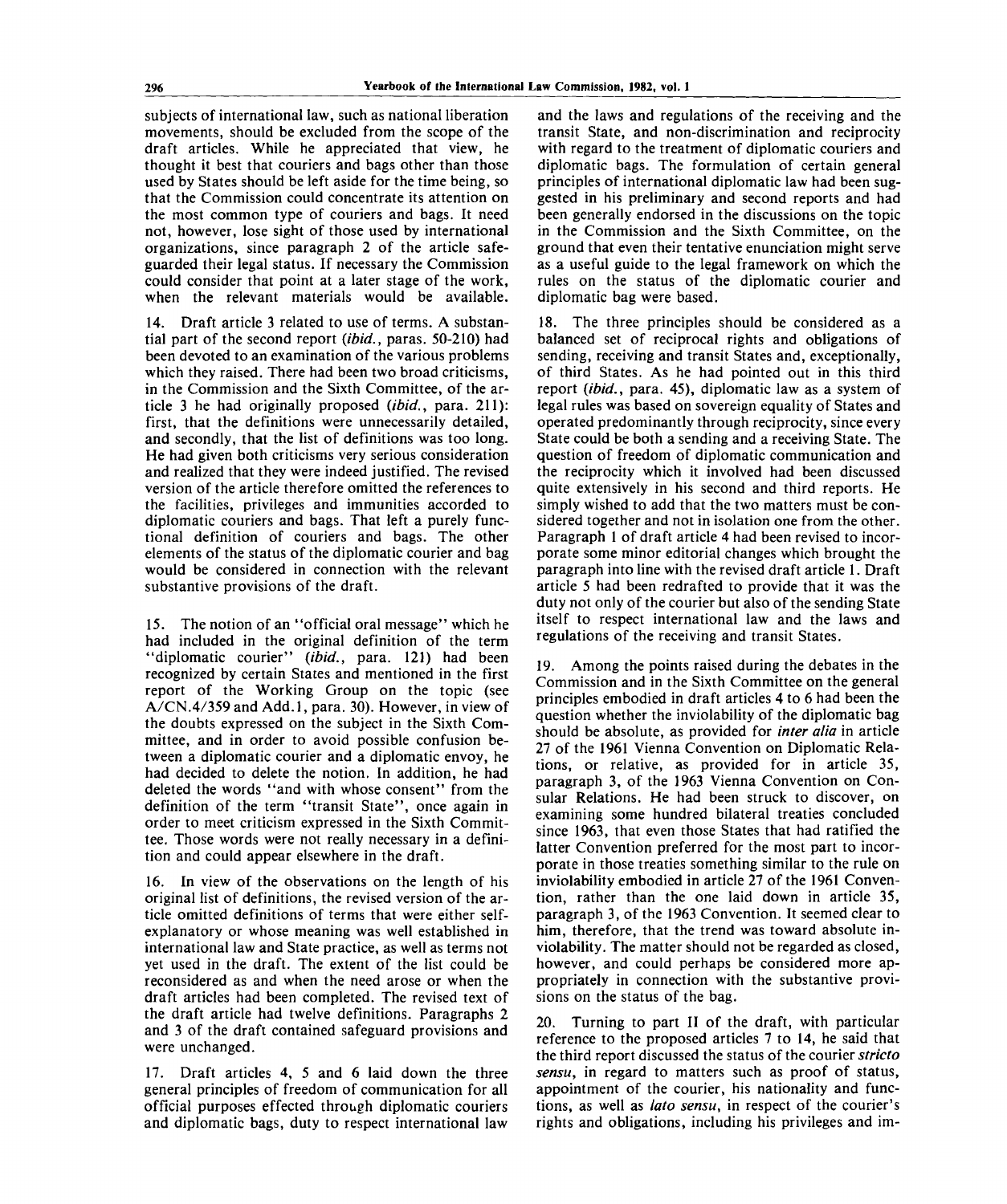munities. The main question with regard to proof of the courier's status was the requirement of an identifying document or credentials. The term "courier's passport" had always caused confusion. In some cases it was used solely in the sense of a travel document, but in many others, in that of a special or official document which indicated the status of the courier and the number of packages that constituted the diplomatic bag. He had examined the matter in detail, and on that basis he proposed, in draft article 7, that the courier should be required to carry a passport, like all other travellers it could be a diplomatic, service or ordinary passport—and also an official document stating that the bearer was a diplomatic courier. That document might possibly indicate the destination of the bag and, as required under the four multilateral conventions on diplomatic law, the number of packages of which it consisted.

21. Draft article 8 dealt with an essential element in the legal status of the courier, namely, his appointment. That was an act of the competent authorities of the sending State or of its mission abroad, and was freely exercised at its discretion; it therefore fell within the internal jurisdiction of the sending State. The act of appointment defined the category of the courier—professional or *ad hoc.* The designation of a diplomatic courier *ad hoc* differed from the act of appointment of a professional courier. Although the appointment of a courier was primarily a matter of the internal law of the sending State, it might have international implications; for instance, where a courier was refused a visa on the ground that he was not acceptable. Draft article 8 had accordingly been worded to reflect both the internal-law nature of the act of appointment and the need to take the possible international implications into account.

22. Draft article 9 dealt with the appointment of the same person as a courier by two or more States. That practice had been introduced on grounds of economy by neighbouring States, States in the same region or States that enjoyed a special relationship, particularly where long journeys by the courier were involved. Draft article 9 had been designed to reflect the practice and was based on article 6 of the 1961 Vienna Convention and article 18 of the 1963 Vienna Convention. The modalities of such a joint appointment needed to be spelt out. The courier's passport should be issued by one of the States concerned; his official document might either be issued jointly or consist of separate documents issued by the individual sending States. A joint courier should in principle be a national of one of the States concerned.

23. Draft article 10 dealt with the related question of nationality. It was based on State practice, supported by article 35, paragraph 5, of the 1963 Vienna Convention. The nationality of diplomatic agents had been a problem which dated back to the latter part of the nineteenth century. It was now the general rule that admission to a country's diplomatic service was confined to persons of that country's nationality. He concluded that the same rule applied to professional couriers, on the ground of the need to avoid a conflict of duties. When preparing the drafts of the diplomatic conventions, the Commission had not considered the question of the nationality of the courier. However, article 8 of the 1961 Convention had provided that members of the diplomatic staff of the mission should in principle be nationals of the sending State, but might exceptionally be nationals of the receiving State, although only with the consent of that State, which could be withdrawn at any time. Article 38 of that Convention had provided, in paragraph 1, that the latter kind of diplomatic agent "shall enjoy only immunity from jurisdiction and inviolability, in respect of official acts performed in the exercise of his functions". Subsequently article 35, paragraph 5, of the 1963 Vienna Convention had provided that, save with the consent of the receiving State, a consular courier should be neither a national of the receiving State nor, unless he was a national of the sending State, a permanent resident of the receiving State. That paved the way for the proposed article 10, which allowed for an exception to the general rule on practical grounds.

24. The last part of the third report concerned the scope, content and duration of the functions of the diplomatic courier, including the declaration of a diplomatic courier as *persona non grata,* or not acceptable. The significance of those matters in defining the status of the courier was obvious. The functions of the courier were instrumental to the exercise by the State of its right to freedom of official communication. As had been pointed out on many occasions, the right of a diplomatic mission to free and secure communication for official purposes was perhaps, in practical terms, the most important of all diplomatic privileges and immunities; without the right to send messages in code and without being able to rely on the inviolability of the diplomatic bag, a mission could not usefully perform its functions of observing, reporting and receiving confidential instructions. The main subject of legal protection was the mission's official correspondence—in other words, the contents of the bag. The courier was the person entrusted with the custody, transport and delivery of the bag; his legal status therefore derived from the status of the bag itself, which was a corollary to the principle of inviolability of the official correspondence of the mission. Modern diplomatic law and practice had adopted that functional need as an explanation and justification for diplomatic privileges and immunities.

25. The determination of the scope and content of the courier's functions also provided the legal criteria for the distinction between functions inherent in the status of the courier and necessary for the accomplishment of his official task, and activities extraneous to those functions. A generally agreed definition of the scope and content of the courier's functions could therefore play an important role in preventing abuse of the inviolability of the diplomatic bag and unjustified recourse to restrictions, including the right to declare a courier *persona non grata,* or not acceptable. It might also provide the legal foundation for the rights and obligations of the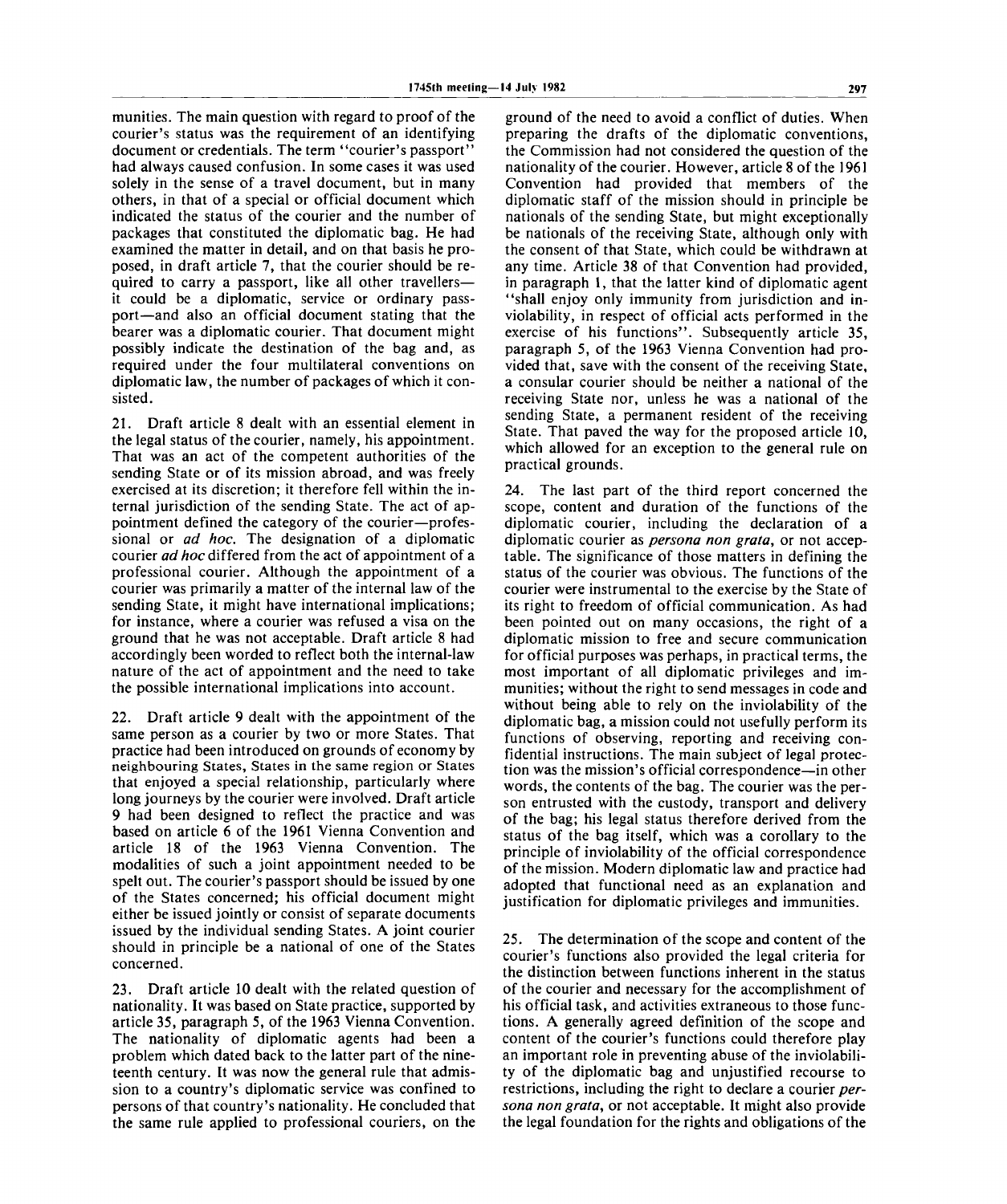courier, including the facilities, privileges and immunities accorded to the diplomatic courier and the diplomatic bag by the receiving or transit State.

26. Article 27 of the 1961 Vienna Convention on Diplomatic Relations provided some indication of the scope and content of the official functions of the courier, but did not specify all the important elements involved. Briefly, the courier's main function was his care of the bag, which involved its safe transportation, delivery and collection. That function had acquired considerable significance with the growing use of *ad hoc* couriers from both developing and developed countries, and also when the bag was entrusted to the pilot of an aircraft or the captain of a ship. The text proposed as draft article 11 attempted to indicate as concisely as possible the main functions of the diplomatic courier.

27. Draft article 12 dealt with the commencement of those functions, an important moment in regard to determining the beginning of the facilities, privileges and immunities accorded to the courier. From the point of view of the receiving or transit State, the courier's functions commenced at the moment when the courier entered its territory. However, in the case of a diplomatic courier *ad hoc* appointed by a mission to carry an outgoing diplomatic bag from the territory of the State where the mission was accredited, the function of the courier would probably not manifest its legal effect until the courier's exit from the territory of the receiving State.

28. In the Sixth Committee, there had been some discussion as to whether captains of commercial aircraft or ships should have privileges and immunities similar to those accorded to diplomatic couriers. In view of the functional approach that had been adopted to the question of the status of diplomatic couriers, he did not believe that would be justified. The captain of a ship was not supposed to carry the bag outside the ship; authorized mission personnel should have direct access to the ship for the purpose of taking possession of the bag. Parenthetically, he wished to point out that in the present draft articles the word "ship", used in the earlier portion of the recent Convention on the Law of the Sea,<sup>4</sup> had been preferred to the word "vessel", which was used in parts XII, XIII and XIV of that text. Also, rules were needed about admission to ships and aircraft, and the Commission might help to formulate them. In many instances, national rules and regulations were either non-existent or took the form of a circular issued by the port authority for temporary use. The existence of positive international guidelines on the matter would help to overcome those drawbacks and enhance the proper functioning of diplomatic communications.

29. Reverting to the draft articles, he said that the four codification conventions in the field of diplomatic law adopted under the auspices of the United Nations contained no specific provisions on the end of the courier's functions. A comprehensive, though not exhaustive, set

of rules on that point was needed. Useful analogies could be made with the termination of the function of diplomatic agents, but not without great caution and a detailed scrutiny of the specific issues involved. Article 43 of the 1961 Vienna Convention might be of assistance in that connection. It singled out for specific mention two circumstances in which the function of a diplomatic agent ended: notification by the sending State to the receiving State that the function of the diplomatic agent had come to an end; and notification by the receiving State to the sending State that, a diplomatic agent of the sending State having been declared *persona non grata* or not acceptable and the sending State having failed to recall that agent, the receiving State refused to recognize the agent as a member of the mission. However, as the article itself made clear, those two conditions were not exhaustive, and in fact the Convention contained other provisions that referred implicitly to the termination of functions, for example, in the event of the death of the agent, the severance of diplomatic relations between the sending State and the receiving State, or the permanent or temporary recall of the mission.

30. On the basis of an examination of State practice and having regard to the analogies which could be drawn with the position of diplomatic agents, he suggested that two categories of factors might be considered for the termination of a courier's functions: first, acts of the sending and the receiving or the transit State, such as recall, dismissal or suspension of the courier, non-extension of his visa or declaration of the courier to be *persona non grata* or not acceptable; and secondly, events or facts such as the completion of the courier's function, namely, the delivery to final destination of the bag or bags entrusted to him, or the death of the courier. Article 13 was drafted accordingly.

31. The legal features of the institution *of persona non grata,* or not acceptable, deserved special consideration and were dealt with in paragraphs 124 to 127 of the third report. The rules were laid down in the four multilateral conventions, especially in the 1961 Convention on Diplomatic Relations. There should not be any confusion about the term "not acceptable", which in the Conventions was used both *ratione temporis* and *ratione personae.* In the former sense, it could involve a sequence of events; in the latter, it was usually applied to persons without diplomatic rank, the term *persona non grata* being reserved for persons having diplomatic rank. It was necessary to consider the applicability of the basic rules with regard to diplomatic couriers *ad hoc* as well as professional diplomatic couriers; in either case, the courier might or might not be a diplomatic agent. If he was not—for instance, when he was a member of the mission's technical staff or a member of such a person's family, as an *ad hoc* courier might be—the pertinent factor was his function and the commencement and duration of his functions were very important. All those elements were embodied in draft article 14.

**<sup>4</sup> See 1699th meeting, footnote 7.**